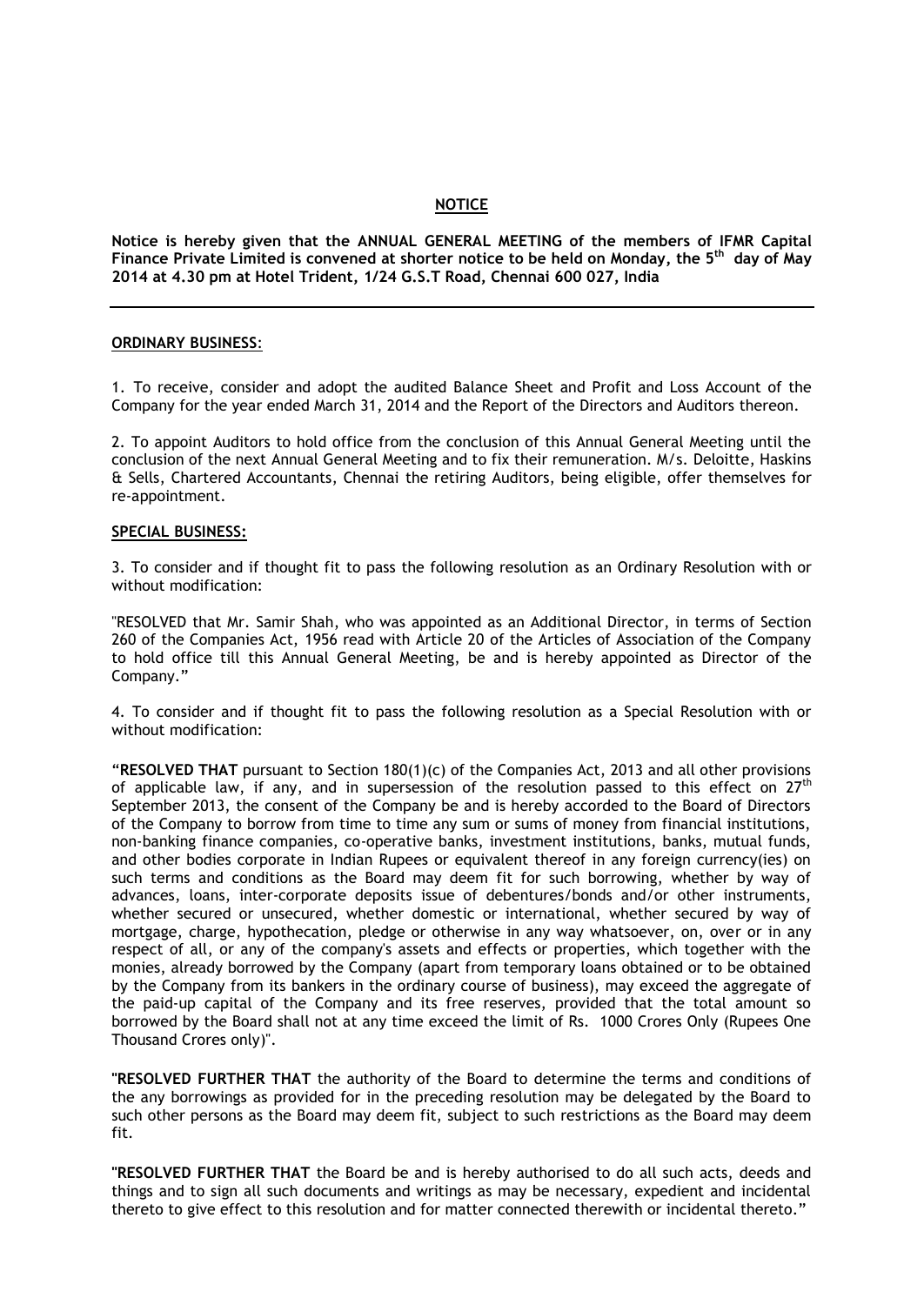5. To consider and if thought fit to pass the following resolution as a Special Resolution with or without modification:

RESOLVED THAT in accordance with Section 14 of the Companies Act 2013, the Articles of Association of the Company be amended in the following manner:

- a) The words "9 (nine)" in Clause 14.2 be amended to read "10 (ten)"
- b) The following Clause be inserted as Clause 14.10 below existing Clause 14.9:

**Appointment of Alternate Directors:** The Board shall have the power to appoint alternate Director in the manner specified in Section 161 of the Companies Act, 2013.

> For and on behalf of the Board For **IFMR CAPITAL FINANCE PRIVATE LIMITED**

Place : Chennai Date : April 25, 2014

> **R. Srividhya Company Secretary**

### **NOTES**

- *1. A member entitled to attend and vote at the meeting is entitled to appoint a proxy instead of himself/herself to attend and vote at the meeting and the proxy need not be a member.*
- *2. The Members and Proxies are requested to bring the Attendance Slip duly filled in for attending the Meeting.*